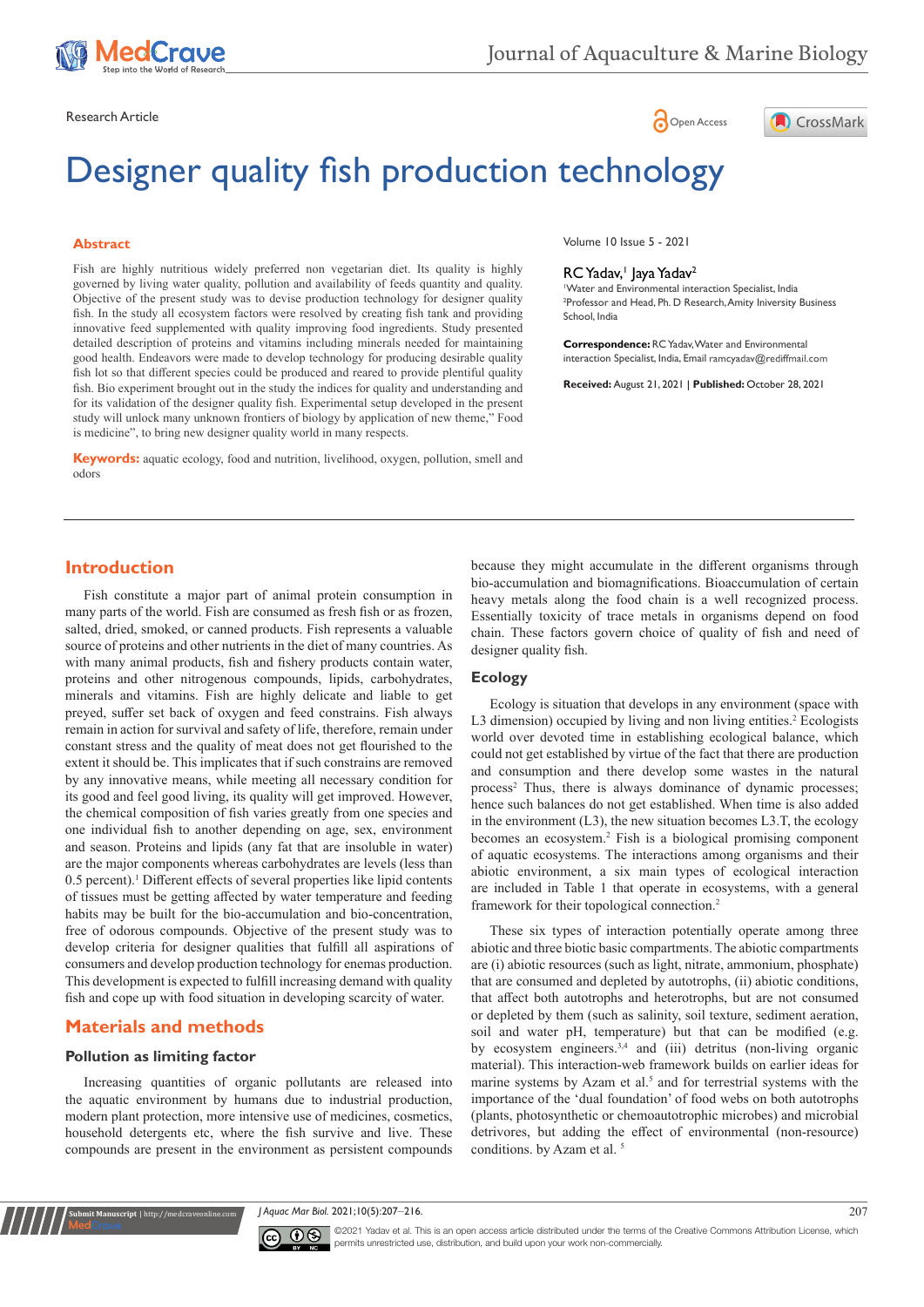|  |  |  | <b>Table I</b> Ecological interactions categorization (Ollif et.al., 2009) <sup>2</sup> and for manoeuvre |  |  |  |  |
|--|--|--|-----------------------------------------------------------------------------------------------------------|--|--|--|--|
|--|--|--|-----------------------------------------------------------------------------------------------------------|--|--|--|--|

| S.No  |                                                                                  | <b>Interactions</b><br><b>Effect on resources</b>                       |                                                                                                                                                                                                                                               | <b>Effect on consumers</b>                            | <b>Possibility of manoeuvres</b>                                                                                                                                                                                                                   |                                     |                                                                                                             |  |
|-------|----------------------------------------------------------------------------------|-------------------------------------------------------------------------|-----------------------------------------------------------------------------------------------------------------------------------------------------------------------------------------------------------------------------------------------|-------------------------------------------------------|----------------------------------------------------------------------------------------------------------------------------------------------------------------------------------------------------------------------------------------------------|-------------------------------------|-------------------------------------------------------------------------------------------------------------|--|
| (i)   |                                                                                  | Consumer-resource interactions                                          |                                                                                                                                                                                                                                               | Fast depletion ; nedds<br>continuous supplementataion | Consumers grow                                                                                                                                                                                                                                     | Adequate feed with feeding schedule |                                                                                                             |  |
| (ii)  |                                                                                  | Interactions between organisms and<br>abiotic (non-resource) conditions |                                                                                                                                                                                                                                               | No impact                                             | Constrained living                                                                                                                                                                                                                                 | <b>Build ideal habitat</b>          |                                                                                                             |  |
| (iii) | Spatial interactions (inputs and<br>outputs of energy, nutrients,<br>organisms), |                                                                         | No immediate visible impact                                                                                                                                                                                                                   | Quality and quantity buildup                          |                                                                                                                                                                                                                                                    | <b>Build ideal habitat</b>          |                                                                                                             |  |
| (iv)  |                                                                                  | Non-trophic direct interactions<br>among organisms,                     |                                                                                                                                                                                                                                               | Create suitable condition                             | The wree e3xist risk of life                                                                                                                                                                                                                       |                                     | Development of designer quality                                                                             |  |
| (v)   |                                                                                  | Physical and chemical interactions<br>among factors/compartments        |                                                                                                                                                                                                                                               | Innovative improvement                                | Comfortable living and feel<br>good effect                                                                                                                                                                                                         |                                     | Development of designer quality                                                                             |  |
| (vi)  |                                                                                  | External forcing of abiotic conditions                                  |                                                                                                                                                                                                                                               | Eliminate CO <sub>2</sub> and methane<br>accumulation | Supplementation of fresh air                                                                                                                                                                                                                       |                                     | Innovative conditioning                                                                                     |  |
|       |                                                                                  | Grouping of above six interactions                                      |                                                                                                                                                                                                                                               |                                                       |                                                                                                                                                                                                                                                    |                                     |                                                                                                             |  |
|       | A                                                                                | Abiotic<br>Compartment                                                  | Such as light, nitrate, ammonium, phosphate                                                                                                                                                                                                   |                                                       | Consumed and depleted by<br>autotrophs                                                                                                                                                                                                             |                                     | Adopt ideal<br>condition                                                                                    |  |
|       | B                                                                                | <b>Bbiotic conditions</b><br>space, soil and water                      | That affect both auto-trophs and<br>heterotrophs sediment aeration, soil and<br>water pH, temperature) (modified by<br>ecosystem engineers                                                                                                    |                                                       | But are not consumed or depleted<br>by them (such as salinity and,<br>texture,                                                                                                                                                                     |                                     | But that can be<br>modified by eco<br>engineers                                                             |  |
|       | C                                                                                | Detritus (non-living<br>organic material). for<br>terrestrial systems   | This interaction-web framework builds<br>on earlier ideas for marine systems.<br>Importance of the 'dual foundation' of<br>food webs on both autotrophs (plants,<br>photosynthetic or chemoautotrophic<br>microbes) and microbial detrivores. |                                                       | The autotroph- versus detritus-based<br>consumers viewed as two alternative<br>channels that provide energy to<br>higher trophic levels, while being<br>strongly functionally connected at<br>the bottom through the process of<br>energy fixation |                                     | Eliminate detritus<br>food chain buildup<br>and remove CO <sub>2</sub><br>and methane from<br>water surface |  |

Autotroph- versus detritus- food can be viewed as two different routes that provide energy for higher tropic levels, while being strongly functionally connected at the bottom through the process of energy fixation.

Physical and chemical interactions among factors/compartments, fish experience different interactions, which depend on resource and consumer, abiotic environmental conditions, spatial, induced defense and colonization and behavioral characteristics, physical and chemical interaction and external forcing abiotic condition. Depending on such interactions the quality of fish remains highly variable. Fishery scientists have attempted to explore the situation and remain contented with outcomes of quantity and quality. This implicates that environment and interaction will have significant impact on quality characters, which will affects all bio developed species. Vision of designer quality of fish is new scientific insight. This study focused on developing designer quality fish, in consideration of eco-bio factors.

# **Parameters of designer quality fish**

Fish and fishery products contain water, proteins and other nitrogenous compounds, lipids, carbohydrates, minerals and vitamins. However, the chemical composition of fish varies greatly from one species and one individual fish to another depending on age, sex, environment and season. Proteins and lipids are the major components whereas carbohydrates are detected at very limited levels  $($ less than  $0.5$  percent $).<sup>1</sup>$  These informations guide to build adequacy of feed to eliminate any stress as brought out under S.No 1. Therefore, development of ideal feed for fish will become need of the coming time. There have been lot of commercial ventures on fish feed. It is not

aimed to carry out any review on quality and suitability of those feeds available in market, but to set criteria for quality of feed to produce designer quality fish.

# **Habitat to meet interactions as listed in items under ii, iii, iv in Table 1**

Under natural condition water during the rainy season the pollution get washed or diluted, open system enables fish to move to condition where it gets comfort, whatever, resources can get extracted, the fish develop. Therefore, when provision is made with fresh water resource such habitat can be prismatic habitat, which will provide ideal condition for fish to develop. There can be skepticism that fish quality is genetic based, here the interaction facilitation provide ample opportunity for inducing betterment in quality of any breed, age and sex of fish.

# **Idealised fish tank**

All different abiotic and biotic factors that interact in ecosystems were resolved by creating idealized fish tank. The tank contains stepped bottom so that fish have chice to inhabit in different layers of water pool. The tank has intermittent feedin oxidised fresh water. It has drainage to change the fish tankaged water for irrigation. Additionally, it is equipped with a  $CO_2$  eradicating kit patented by the scientist.<sup>6-14</sup>

The fish tank is provided pyramid powered roof that concentrates geodetic energy,<sup>12</sup> which will provide energy to the fish. Thus all eco systems interactions limiting the fish have been overcome and some additional factors also provided.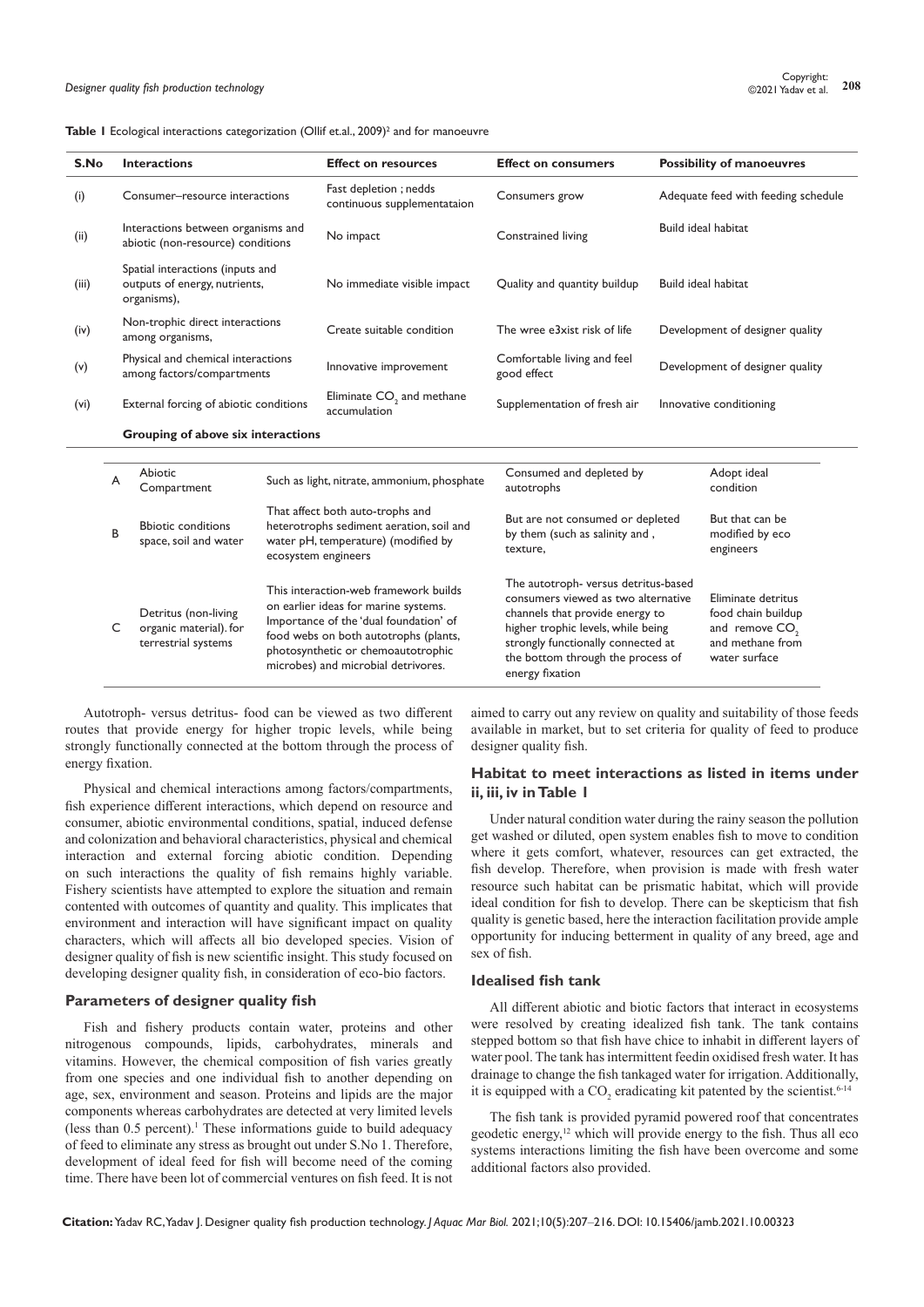#### **Designer quality indicating indices**

The fish is nutritious widely accepted non vegetarian diet. Its scenic appearance, smell, texture of tissues, taste and nutrition, color and pH may become quality measuring index. These should be developed by innovative fish feed and feeding schedule. Such quality indicators were developed for designer quality rice production technology.<sup>6</sup>

#### **Appearance**

The appearance is the first quality of product that any one uses to get apprised of quality of any product. Rice is expressed as long grain, medium and short grain. The thickness is expressed as fine medium or rough *i.e.* the fat grain. People's preference,<sup>7</sup> rest on long grain thin size of rice kernels. Coming to application of this factor on fish, the sizes is also important indicator. The fish is harvested at catch and use its small to large sizes are harnessed and consumed. The situation of water flow, availability and sustainability compel fish get isolated and preyed. Therefore fish is a helpless biological creature under natural environment and by care and resolving such factors qood quality fish can be produced.

#### **Smell and taste**

Smell (in scientific term of factor) is the most important and oldest of human kind five senses**.** The human with small olfactory system rely more on sights, hearing and touch. These scientific facts offer enormous clues towards prediction of human behaviors for acceptance of designer quality any commodity. These facts can be wisely utilized in extension methods, in teaching of class rooms, population control measures and many other such aspects. The extension, teaching and many allied areas can be benefited by innovative applications to save efforts, budgets and enhance efficiency of resources use of water, nutrient and water interaction in fishery as well as paddy culture.

The flower scents and cooking smells are universally linked. The stinks of rotten eggs or other putrefying materials get distinctively disliked. These positive and negative responses provide broad scope and make scientific justifications towards developmental approach of designer quality fish to avoid the poisonous substances and acquire good qualities. The poison is any substance that when taken by anyone it impairs health and causes death.<sup>9</sup> Dose  $100g/kg(5-8l)$  for least toxic substances such as water down to .0001mg/kg (0.005- 0.008mg (in consideration of 50-80kg human body weight), for most potent subject such as plutonium 239.<sup>15</sup> These facts implicate need for research and development of designer fish. The genetically improved good species will be grown under varying condition of soil, water, nutrient management and environment that will distinctly display the inheritance of good characters. These facts speak of importance of land, water, pollution and allied management measures (Table 1) in fishery. The interactions of water, nutrient and environment have to be convened in fixed beneficial paths, which becomes a justifiable aspect in development of designer quality fish.

# **Nutritional quality**

Nutrition is concerned with the way organisms take in food and turn in to substances that can be used by the bodies. These substances called as nutrients are essential for building and repairing of body tissues and regulating body processes and acts as food to provide body with energy. Nutrition contains protein vitamins and minerals. The developing countries are striving to provide the nutrition for feeding the country's gentry with sufficient nutrition containing food. Developed countries are concentrating on the reduction of radicals that are formed in the processes taking place in the cells. The outcome of these facts is that there is lot of selectivity in foods and nutrition. The following details are included here to update the readers with the existing knowledge about food and nutrition, known facts, so that they can appreciate the following subsequent innovative developments brought out in this study.

#### **Proteins**

Proteins are large molecules that are formed by biological polymerization of amino acids derived from the nitrogen content of foods. The occurrence and circulation of the nitrogen cycle, its good and bad effects on productivity and environment supplementation of green house gases (GHGs) were presented by Yadav.10 Each protein produce has a specific structure and function. Proteins by their actions enable living cells to grow and perform all activities necessary for its survival. There are 20 common amino acids and proteins are constituted by these building blocks. Plants are able to form all the amino acids they need, but animals must obtain some of them from foods. The proteins constitute one or more chains of amino acids, having different characters acquired at the molecular levels of the amino acids, the chains and their sequences get linked together by peptide bond. These scientific facts further equip design considerations.

As per new estimate normal good quality highly digestible protein requirement is 0.75g/kg body weight/day.<sup>11</sup> The level of lysine and tryptophan in cereal prolamin and *methionine* and *cystine* in legume globulins are beneficial to human (especially vegetarians), dependent on these seeds for essential amino acids. All proteins must be broken down in their constituent amino acids to be used by human cells. Normally only amino acids and (certain small peptides) are absorbed in the small intestines via mucosal cells in to hepatitic portal veins. Studies have shown that absorption and utilization of proteins are optimized when adults evenly distribute their protein intake throughout the day.<sup>11</sup>

In plants storage of proteins can be increased by enhancing use efficiency. The enhancement of harvest index is regarded as an economic prospect trait with improvement potential to more efficient use of resources. Rainy season wheat have higher protein content than winter wheat, the nutritional value of the winter wheat protein is superior.11 The 20 amino acid found in human tissues come from dietary proteins in food (Table 3). Among them nine (phenylalanine, leucine, isolucine, tryptophan, lysine, theonine, methionine, valine and histidine) are essential to human diet, because they cannot be synthesised in body. In addition, two amino acids, cystine and tyrosine in the diet can spare their parent amino acid of methionine and phenylalanine, respectively. The amino acids with the lowest scores in the listed food (lysine in wheat and barley flour, methionine in soybean, potato and cow's milk and tryptophan in rice and maize)21 are those that should be paid attention to limiting amino acids for the body's nutrition.

It is visible from the values that rice content of protein in six of nine sulphur containing amino acid Table 2 is highest for He, Lysin, Met, Total and Val and at par with two other highest viz Phe and Thr. The low content of Tryptophan that gets converted by the lever in to niacin becomes limiting quality of rice, which caused beriberi disease in the early time. This deficiency of niacin is supplemented by vitamin  $B_6$ . Although beriberi is not in existence in the recent time, but their severe or mild effect might be persisting among the sole dependents on rice.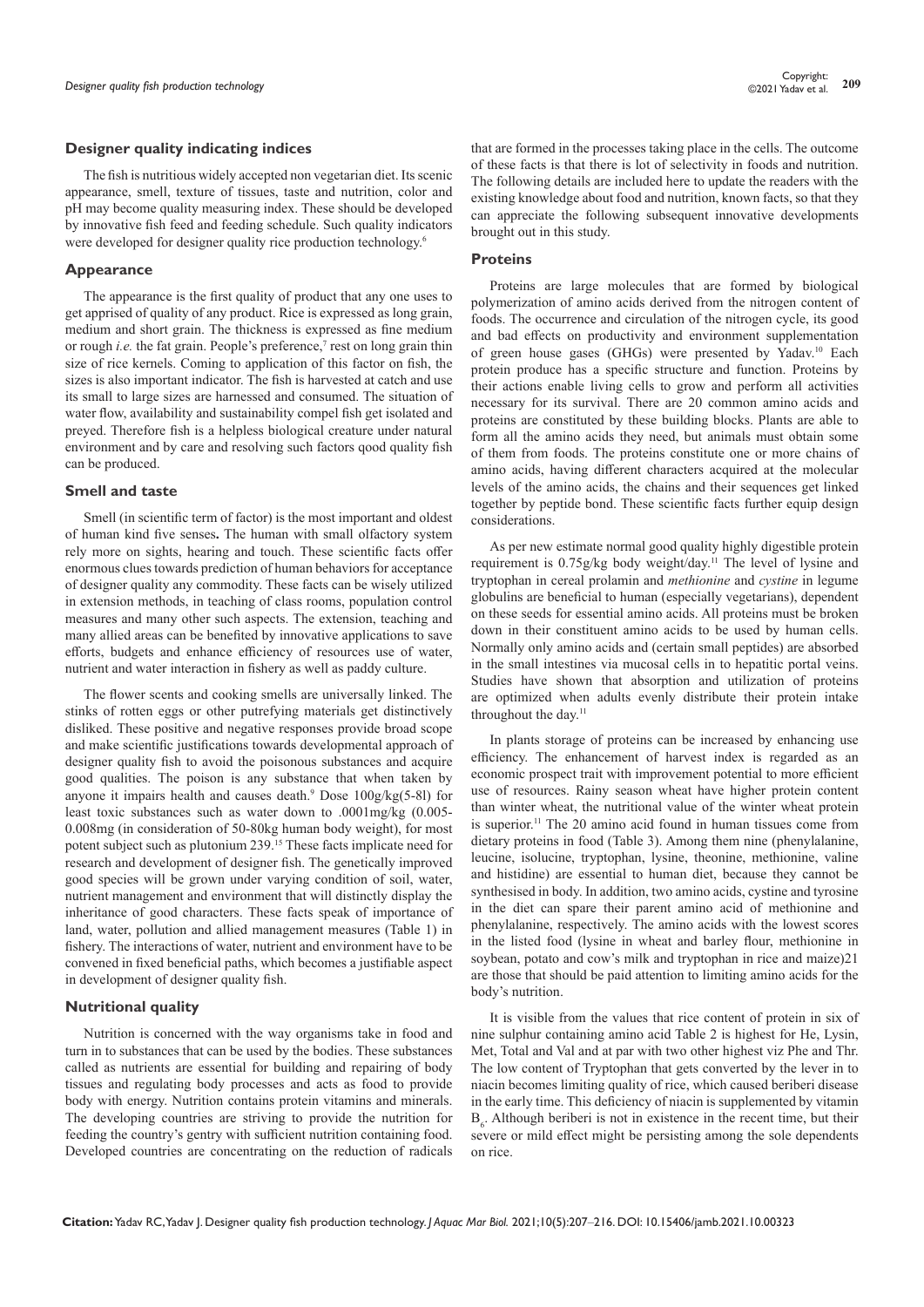#### **Table 2** Essential amino acid composition of foods a,b

| Food                  | Sulphur amino acid |             |         |                                       |           |                                      |     |          |                        |
|-----------------------|--------------------|-------------|---------|---------------------------------------|-----------|--------------------------------------|-----|----------|------------------------|
|                       |                    |             |         |                                       |           | He Leu Lys Phe Met Total Thr Try Val |     |          |                        |
| Ideal protein 370 306 |                    |             | 270 180 |                                       | 144 270   |                                      | 180 | 90       | 270                    |
| <b>Barley</b>         | 240                | 430         | 210 310 |                                       | 90        | 220                                  | 230 | 90       | 310                    |
| Maize                 | 293                | 827         |         | 179 284                               | 117       | <b>197</b>                           | 249 |          | 38* 327                |
| <b>Rice</b>           | 322                | 535 236 307 |         |                                       | $142$ 222 |                                      | 241 | $65*415$ |                        |
|                       |                    |             |         | $(119)$ $(175)$ $(87)$ $(175)$ $(99)$ |           | (83)                                 |     |          | $(134)$ $(72)$ $(154)$ |
| Wheat flour 262 442   |                    |             | 126 322 |                                       | 78        | 192                                  | 174 | 69       | 262                    |

**Table 3** Percapita a consubption of protein

|             | Supply, mg/d | <b>Remark</b> |
|-------------|--------------|---------------|
| France      | 112.7        | Highest       |
| <b>USA</b>  | 110.7        |               |
| Italy       | 106.9        |               |
| <b>USSR</b> | 106.7        |               |
| Spain       | 101.4        |               |
| Poland      | 101.4        |               |
| Japan       | 95.2         |               |
| China       | 62.9         |               |
| India       | 54.4         |               |
| Ethiopia    | 51.5         |               |
| Nigeria     | 49.8         |               |
| Thiland     | 49.0         |               |
| Phillipines | 48.5         |               |
| Bangaladesh | 43.0         | Lowest        |

The figures expressed amino acid contents as mg/g protein, b. Figures in parenthesis express the ratio (percent) of the food to that in the ideal protein.

#### \*The prime limiting amino acid.

There is contrast difference between protein availability/ consumption across the countries (Table 2). Bottom most three countries are rice eaters. In these countries cropping sequences are rice eaters and have poor utilization of atmospheric nitrogen due to existence of predominant wet condition. The top four countries with high protein availability are rice importing or concentrating as best variety cultivating countries. Limitations, alternatives and prospects are different in different countries. Bottom most four countries having rice and fish as main diet, low protein uptake can get enhanced by producing designer quality fish rich in protein.

Beans and rice are incomplete proteins diets, which can be made up in complete protein by adding meat, fish, egg, cheese and milk products. Thus, the rice growing countries incorporate fish, duck as composite farming practice. This fact becomes justification of popular practice of rice-fish-duck and pigeon pea, papaya and banana growing in their backyards in prominent rice eating states of Eastern India,

South East Asia and China. Wherever pulse based proteins are not available fish containing high protein become alternative source.

#### **Vitamins**

Vitamins are small molecules that human body need for certain important chemical reactions to take place. Deficiency in the different vitamins causes different diseases.

Vitamins are necessary for protective and regulatory functions. On the basis of their solubility they are classified in two groups, *viz* fat soluble and water soluble. Fat soluble vitamins are A, D, E and K. The fat soluble vitamins can be stored in the body, hence occasional intake of high source may help the body tide over the period of low in take. The requirement of fat soluble vitamins may be met by intake of precursor or the vitamin itself. Not much of fat soluble vitamins are lost in normal cooking procedures.

Vitamins are lost from food during processing, storage and preparation for consumption. Certain vitamins such as thiamine and ascorbic acids are more sensitive to the processing condition than riboflavin. However, riboflavin may be lost exposure to light so, packaging becomes important in determining storage ability. Ascorbic acid is one of the most unstable vitamins. It is oxidized by metal ions such as Fe (III) and Cu (II) in a two sequential one to one electron transfer yield dehydro scorbic acid. Vitamin E also undergoes oxidative degradation.via a free radical pathway, which accounts for its high efficiency as a chain breaking antioxidant. This implicates that for eating rice; especially ladies whose intake of vitamin is more than men during pregnancy and lactation should not eat meal in steel utensils and replace it by the non-metal ceramic plates.

The human body has many natural protective mechanisms to contain oxidative damages, (1). Antioxidant nutrient such as betacarotene, vitamin C and vitamin E, (2) other small molecules with antioxidant properties. e.g. gluthionine and euric acid., (3) enzyme such as superoxide dismutase and glutathionine peroxidise.

Antioxidant vitamin supplement such as vitamin A, C, D, E are taken in USA for their neutralising effect on free radicals. Foods rich in vitamin E and beta carotene help prevent cancer.

#### **Vitamin A**

Vitamin A is necessary for normal growth and developments. Vitamin A deficiency may result in damages of eyes; ulceration and destruction of cornea, then blindness. Lycopene is reported to enhance carotene uptake. The subjects who consumed diets rich in carotenoids developed fewer lung cancers, whether or not they smoked.

Leafy vegetables such as spinach, amaranth, coriander, drumsticks leaves, as well as ripe fruits such as mango, papaya and yellow pumpkins are good source of beta carotene. Generally deep dark vegetables contain more beta carotene than white or light vegetable such as cabbage and lettuce. Large intake of vitamin A in time of plenty are stored in lever and help body tide over period of shortage.

# **Vitamin E**

Vitamin E has antioxidant property and is believed to prevent oxidation of vitamin A and carotene in the digestive tract and to regulate rate of oxidation of food inside the body. Vitamin E is widely distributed in food. The richest ssource of vitamin E (i.e. Tocopherol) are the vegetable oils. Green leafy vegetables are also good source. Vitamin E deficiency symptoms include low birth weight and premature infants.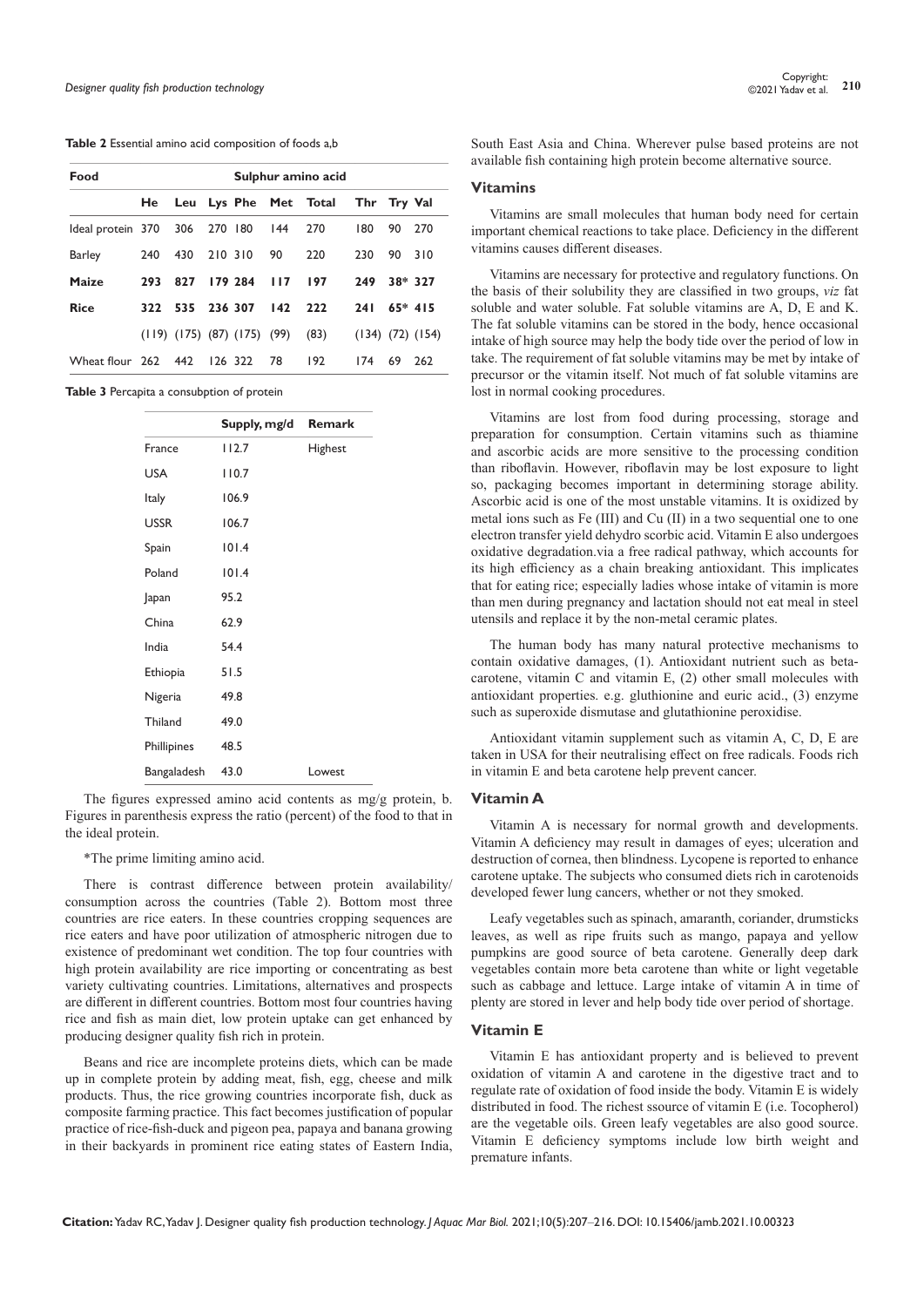# **Vitamin C**

Ascorbic acid functions as reducing agent and as effective antioxidant. Nearly 60mg daily will maintain body pool of men and women. Vitamin C requirement are higher for pregnant and lactating women to account for losses to the foetus and to breast milk. Occasional bleeding from soft tissues can be checked by including ascorbic acid rich foods in diet. As brought out earlier, food should not be kept in steel utensils for long so to avoid loss of vitamin C. Juice rich in vitamin C should be taken in glass vessels.

#### **Vitamin B complex**

#### **Vitamin B1 (Thiamine)**

The thiamine found in rice is necessary for catalyzing the oxidation of carbohydrates in the body. This reaction releases energy in the system. Thiamine helps in the normal functioning of heart and nervous systems. Beriberi, the thiamine deficiency disease is basically neurological condition that sometimes involves the cardiac muscles and paralysis of involuntary muscles. Thiamine absorption occurs in two separate processes. At low concentration (5mg/day) thiamine is actively absorbed, but at higher concentration (8-15mg/day), its absorption becomes passive. Thiamine is transported as a free Vitamin in circulation. Formal elements of blood contain predominantly, thiamine pyrophosphates (TPP) a co enzyme. Plant sources include pulses, nuts, oil seeds and whole grain cereals. Parboiled rice and fresh peas are good source of thiamine. Leafy green vegetables are good source of thiamine. Some symptoms of thiamine deficiency observed are mental depression, moodiness, irritability, forgetfulness, confusion and fear. Severe deficiency of thiamine leads to *beri beri* a disease of nervous systems.

# **Vitamin B 2 (***Riboflavin***)**

Vitamin  $B_2$  deficiency is characterized by variety of clinical signs and symptoms specific to mucous membrane and skins, which in many cases duplicate symptoms seen in deficiency of other B complex vitamins. These details of plants induced vitamin<sup>21</sup> support scientific facts for development of designer rice. Lack of riboflavin affects the eyes, skins and nerves. The eye lids become rough and the eye become sensitive to bright light. This condition is called photophobia. The skin changes are found around the area of mouth, on the lips, tongue and nose. Lips become inflated, cracks are observed in the corners, of mouth and tongue becomes sore, sometimes tongue gets swollen. The deficiency systems can be corrected by administering riboflavin.

# Vitamn B<sub>3</sub> Niacin

Niacin is protein which synthesizes muscles and bones, which form framework for body framework. Niacin deficiency defects become non repairable, hence adequacy is important aspect in designer quality new life of any species. Therefore, niacin will become an important outlook from fish. Cereal based amino acid viz tryptophan low in rice and maize can get boosted in fish with necessary inputs so that biomagnifications will add fish rich in  $B_3$ . The protein synthesizing ability of fish will enable produce selective animal food supplement for pregnant ladies' carefully selected diet. Such skeletal defects become example of vitamin B3 deficiency. Combination of allopathic and biological measure become highly effective for overcoming B, deficiency.

# **Vitamin B6 (***Pyridoxine***)**

Vitamin  $B_6$  deficiency includes eczema and seborheic dermatosis in the ears, nose, and mouth, cheilosis, glossotis and angular stomatis

and hypochromic and microcytic anaemia. Central nervous system changes such as irritability and depressions.

# Vitamin B<sub>12</sub> (Cynocobalamine)

Macrocytic, megaloblastic anaemia and neurological symptoms characterise vitamin  $B_{12}$  deficiency. Alterations in hematpoisis occur due to high requirement for vitamin  $B_{12}$  for normal DNA replication necessary to sustain the rapid turnover of the erythrocytes. Neurological systems are due to demyelisation of spinal cord and are potentially irreversible.

#### **Minerals**

Unlike organic contents, minerals are not synthesized in body therefore these are to be supplemented from external source. The amount needed is small. - micro grams or milligram a day, required for regulatory system in the body for efficient energy metabolism. The other functions are cognition, immune system and reproduction. At times their deficiency takes the proportion of diseases (iron deficiency, cause anemia, iodine efficiency causes goitre). Phosphorus and calcium occur mostly in bones and teeth. But sulphur in aminoacid is present in all living cells.

About 4-6% of human body weight is made of mineral element. The mineral Ca and magnesium are included in nutritional planning. Other major minerals present in the body are P, K, S, Na, Cl, and Mg. Other found in traces are Mn. Cu, I, Co, Zn, and Fl. The body functions regulated by the minerals are maintenance of acid /base, water balance, contraction of muscles and normal response of nerves to physiological stimulation and clotting of blood. The mineral and vitamin deficiency affect the greater number of people in the world than the protein mal nutrition.

#### **Mineral content of some grains**

Wheat brawn contains highest percentage of Ca, P, K, Na and Mg than those in flour<sup>10</sup>. Phsphorus in bran and germinated wheat contain high concentration of nutritionally micronutrients viz. Na, Mn, Cu, Ca, Fe, and Se than other milled streams, except that cobalt is distributed in all wheat products. Maximum iron content in wheat (42ppm) was in Philippine, Ca ( 900 ppm) in Great Britain, and Zinc  $(17ppm)$  and magnesium  $(Mg)$  (590ppm) in Nigeria<sup>11</sup>. Pearl millet is comparable to wheat in zinc and iron contents. Phosphorus content in millet is almost twice that of wheat. Millet high in phosphorus content may be an important factor in determining the total nutritional value of this grain. The presence of phosphorus as phytin reduces absorption of trace minerals in the gastrointestinal tract. Phytin phosphorus in millet has been reported to constitute from 33-90% of total phosphorus in cereal grain. In the four varieties of analysed content there was significant variability in the content of Ca, Mg, Zn, Fe, K and P, but Na content was relatively stable. These details are necessary in considering building nutrition in designer fish. It is also becoming clear that designer quality fish can be developed for fulfilling different geographical regions of the world by giving innovative fish feed.

#### **Module for designer quality fish**

Since fish are an alive entity, they become a parallel ecosystem<sup>2</sup> in the aquatic ecosystem. The two abiotic factor viz ii, and iii are to be resolved by constructing tanks which eliminate the limitations. System of the food web can be resolved by building ample supplementation of innovative food. The chemical and good digestive action should be accomplished by innovative feed supplementation. The problem of disaster of prey of large fish can be overcome by introducing fingerlings of uniform size. External energy need to be supplemented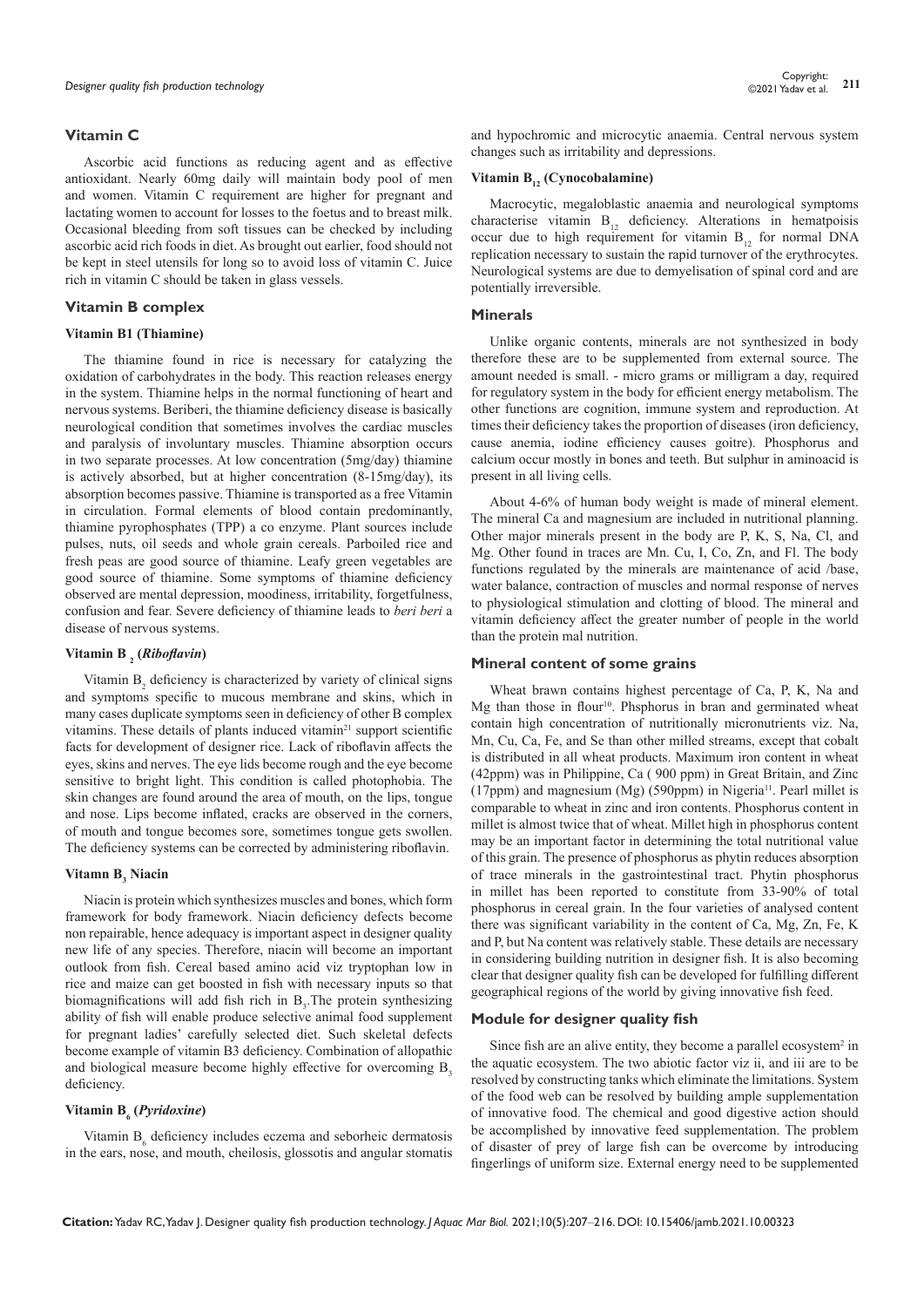by providing pyramid powered roof top shelter $12,13$  on the fish rearing tanks. Water in tanks should be supplemented by introducing oxygen supplemented water. Proteins and lipids are the major components whereas carbohydrates are detected at very limited levels (less than 0.5 percent).<sup>1</sup> Accumulation of  $CO_2$  and methane can be eradicated by process patented by Yadav  $(2010)^{14}$  Thus, all limiting factors enumerated vide Table 1 will get fully resolved and fish from idealized rearing should become designer quality.

# **Acquisition of data on designer fish**

The information on protein and vitamins equip knowledge required for development of designer quality fish. How this can be accomplished is becoming clear that make ideal quality fish rearing tank to eliminate all ecosystem constrains. The remaining constraint struggling of fish for food will get overcome by developing innovative feed and adequate feeding. For development of designer fish both ecological factors abiotic and biotic factors resolved by building fishery tank and innovative food. These innovations will enable fishery scientists conduct advanced studies on designer quality fish and produce data on different aspects.

# **Results**

# **Idealistic fish tank resolving eco-bio factors**

The idealized tank is a new innovative design with provision of oxygen, eradication of  $CO<sub>2</sub>$  and methane and frequent drainage tor using fish habited enriched with nutrients water for irrigation. Since new idealized tank is new setup it needs to develop all fish tanks with such provision to produce designer quality fish production.

#### **Table 4** Prevalence of vitamin A deficiency in WHO regions

#### **Design considerations for development of feed**

It is now sufficiently established that fish are consumed for supplementing proteins and lipids. Therefore, supplementation of food for building proteins of high quality through fish feed will the first item of priority. The major portion of feed has to be derived from commodity viz soya protein chunks. Soy beans are first in category of providing estrogen. Here, earlier researches on agronomy, which is again a parallel bio system, had established that one fourth of this proportion has to be in form of bio green organic protein. In order to meet its stomach need some quantity of carbohydrate of good quality should be supplemented for which rice based supplement would be idea.

 In order to eliminate bad smell a small quantity of addition of herbs such as mint is also supplemented. In order to eliminate severe acidity in stomach of fish a small pinch of calcium and to bring strength in tissues by absorption of tryptophan in maize and rice and bone supporting frame work of fish may be sufficient. This supplementation of calcium will enhance uptake of tryptophan low in maize and rice (Table 3-5). This tryptophan will enable build thiamin (B1), necessary for building energy and maintaining nervous system. These ingredients and levels are fixed on fulfilling need of bio systems and also build vitamin B3 (niacin) necessary for tissues and bones for supporting growth. Its impact on development of quality of different species will be different, for which quality indicators are fixed to be evaluated for the products. Inconsideration of aforesaid factors constituents of the feed supplement being developed are drawn in the in the following table.

| <b>WHO</b> regions          | Children 0-5 years with xerophthalmia (1991) |                 |  |  |  |  |
|-----------------------------|----------------------------------------------|-----------------|--|--|--|--|
|                             | Number, million                              | Prevalence, %   |  |  |  |  |
| Africa                      | $\overline{1.3}$                             | $\mathsf{I}$ .4 |  |  |  |  |
| Eastern mediteranean        | 1.0                                          | 2.8             |  |  |  |  |
| Latin America               | 0.1                                          | 0.2             |  |  |  |  |
| S.E. Asia (including India) | $10.0*$                                      | 4.2             |  |  |  |  |
| W Pacific (Including China) | $\mathsf{I}$ .4                              | 1.3             |  |  |  |  |
| Total                       | 13.8                                         | 2.8             |  |  |  |  |
| *Severe problem             |                                              |                 |  |  |  |  |

**Table 5** Factors considerations in constituting innovative feed for designer fish

| S.No | Content                 | <b>Devloing</b><br>feature | <b>General content</b><br>in fish, $%$ | Designer quality<br>To develop | Remark                 |
|------|-------------------------|----------------------------|----------------------------------------|--------------------------------|------------------------|
|      | Nitrogen                | Protein                    | 52                                     | Protein                        |                        |
| 2    | Fats insoluble in water | Lipid                      | 0.09                                   | Lipids                         |                        |
| 3    | Carbohydrate            | C                          | .5                                     |                                | To Develop THE Maximum |
| 4    | <b>Tissues</b>          | Vit BI and B3              |                                        | Wieght                         | extent possible*       |
| 5    | Smell                   |                            |                                        | Peoples progressive opinion    |                        |
| 6    | Ditritus products       |                            |                                        | Minimum                        |                        |
|      |                         |                            |                                        |                                |                        |

\*The knowledge supplemented in sub section 2.5 will enable any alternate likin to reulate such nutrient conten in the designer quality fish.

Fish is known cleaner of fish aquarium, meaning thereby it will leave least quantity of detritus organic material, which will get decomposed to cause degradation in water quality.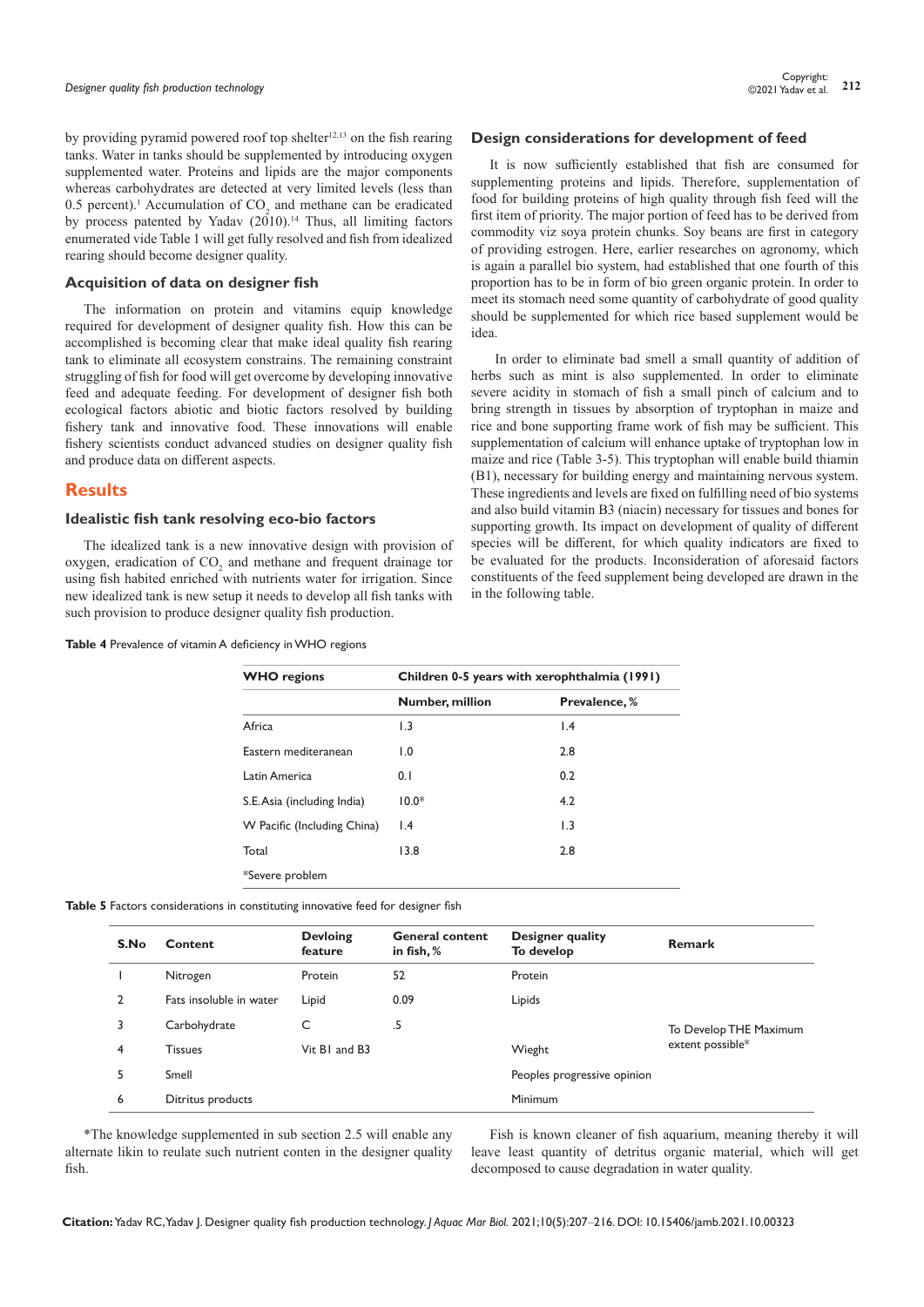#### **Contents of innovative fish feed**

The fish feed commodities are fixed on the basis of protein content per kg. Protein content of soya beans being maximum content providing, was taken as the main constituent. Other ingredients are supplemented as per minimum requirement of biological functions.

Consumption of innovative protein feed for designer quality fish

**Table 6** Constituents and quantity of innovative feed for fish

is Rs 13/kg. This feed is to be provided for almost four months ie 120 days. Various considerations are made in Table 7.

The values of quantities shown as sample in Table 6 depict precise values. It gives confidence for management of fish with designer quality innovative feed. Many refinements will come to notice after working on different operations.

| S.No           | Ingradients                                 | <b>Nutrient</b><br>content,% | Ingradient, g | Ingradient, Kg | Cost, Rs/kg | <b>Compnent cost</b><br>Rs for 100kg |
|----------------|---------------------------------------------|------------------------------|---------------|----------------|-------------|--------------------------------------|
|                | <b>Protein</b>                              | 52                           | 100           | 100            |             | 5000                                 |
|                | Through chunk                               | 39                           | 75            | 75             | 50          | 3750                                 |
|                | Through organic sources                     | 3                            | 372           | 372            |             |                                      |
| $\overline{2}$ | Organic N containing seculent<br>green leef | 3.5                          | 372           | 375            | 5           | 186                                  |
| 3              | Lipid, Mustrd oil kg                        |                              | $\mathsf{L}$  | T              | 175         | 175                                  |
| 4              | Carbohydrate                                | .5                           | 50            | $.5\,$         | 20          | 10                                   |
| 5              | Triptophan                                  | .5                           | 50            | $.5\,$         | 37          | 9                                    |
| 6              | Bad smell rmoval                            | trace                        | 0.05          | .05            | 50          | 50                                   |
| $\overline{7}$ | Fastering digestibility Ca                  | <b>Trace</b>                 | 0.025         | .275           | 20          | 20                                   |
| 8              | Composite feed                              |                              | 549           | 452            | ٠           | 4190                                 |
| 9              | Grinding                                    |                              |               |                |             | 100                                  |
| 10             | Pilleting                                   | flour                        | 100           | 552            | 30          | 300                                  |
| $\mathbf{H}$   | Overall wt                                  |                              |               | 550            |             |                                      |
| 12             | Cost of labour                              |                              |               |                |             | 2300                                 |
|                | Overall cost                                |                              |               |                |             | 6890                                 |
| CostRs/kg      | 6890/550=12.52 say Rs 13/kg                 |                              |               |                |             | 13                                   |

**Table 7** Assessment of protein conversion efficiency with 550 fish fingerlings

| S.No           | Feed consumption,<br>days      | Rate/fish,<br>g | <b>Conversion</b><br>efficiency, g | <b>Progressive accumulation</b><br>of protein, g |
|----------------|--------------------------------|-----------------|------------------------------------|--------------------------------------------------|
|                | ı                              | 100             | $\cdot$                            | 5                                                |
| $\mathfrak{p}$ | 30×550                         | 16500           | .45                                | 145                                              |
| 3              | 60×550                         | 33000           | .5                                 | 3000                                             |
| 4              | 90×550                         | 49500           | .55                                | 4950                                             |
| 5              | 120×550                        | 66000           | .70                                | 8400                                             |
|                | <b>Accumulated values, kg</b>  |                 |                                    |                                                  |
|                | Total accumulation             | 66              |                                    | 8.4                                              |
| 6              | Cost of feed, Rs13/kg          | 858             |                                    |                                                  |
| 7              | Price of fish=8400 200x8.4, Rs |                 |                                    | 1680                                             |
| 8              | B:C ratio                      |                 |                                    | 1.95:1                                           |

# **Quality characters**

Fish quality is classified as variable which can be measured in m, l and t system dimensions (Table 8,9). The other group of factors, which as such cannot be measured and assessment of these attributes are fixed by emerging collective opinion of groups, which assigne

scores. These variables and attributes are well accepted practice <sup>6,8</sup> The innovative quality characters and the units of measurements set in development of designer quality fish will be highly useful in evaluating quality of fish.<sup>17</sup> These indicators will be usable in fixing geographical indication registry (GIr), which benefits producers and consumers in getting price and genuine produce.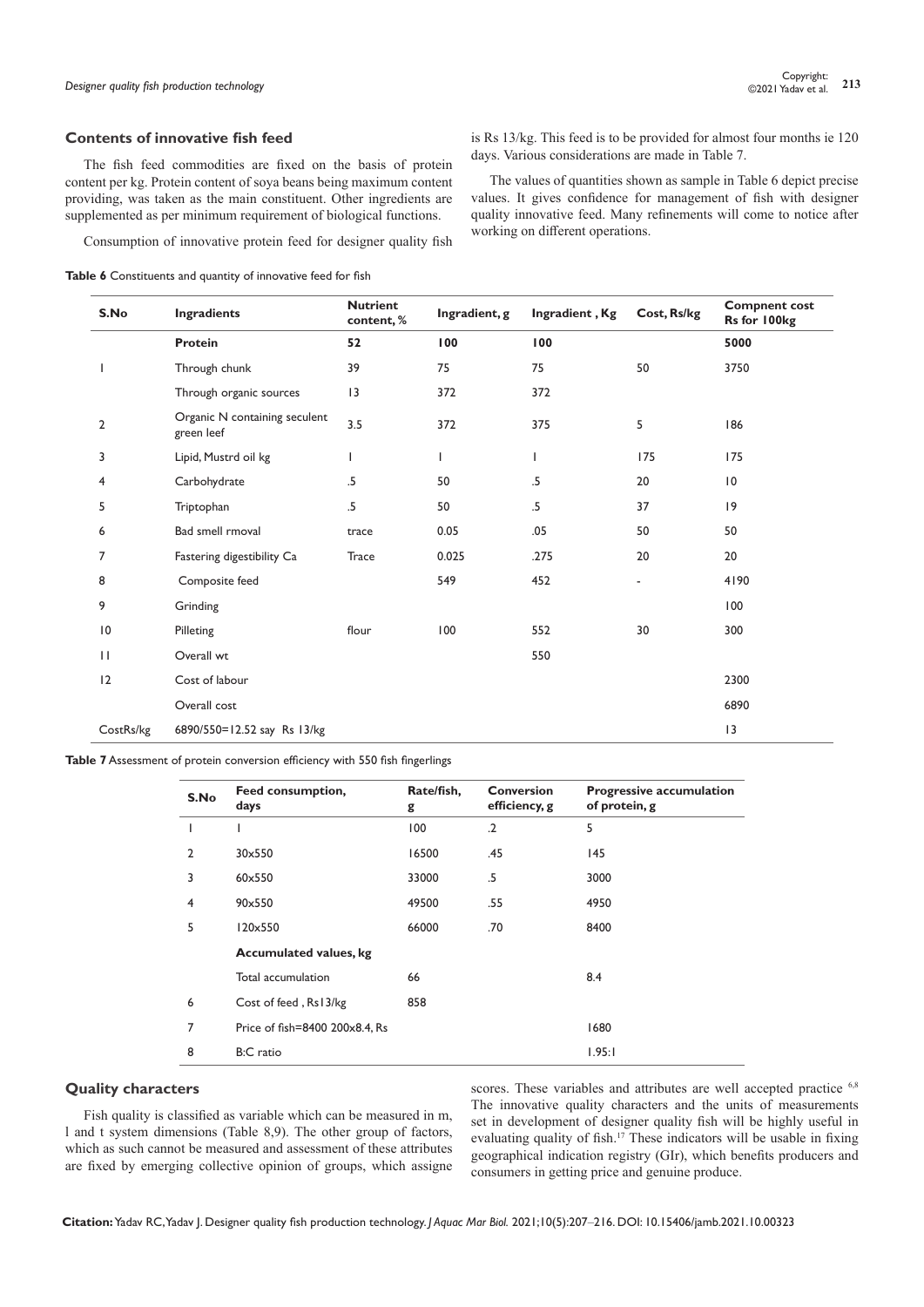#### **Table 8** Classes of quality characters of designer rice

| S.N. | <b>Variable</b>               | <b>Units</b> |   | S.N. Attribute | <b>Assigned</b><br><b>Score</b> |
|------|-------------------------------|--------------|---|----------------|---------------------------------|
| ı    | High harvest index            | mm           | L | Appearanc      | 100                             |
| 2    | Protein content               | Range        | 2 | Fragrance      | 100                             |
| 3    |                               | Range        | 3 | I No bad smel  | 100                             |
| 4    | High Protein                  | percent 4    |   | Good taste     | 100                             |
| 5    | A.D EK                        | Range        |   |                |                                 |
| 6    | $BI-BI2$                      |              |   |                |                                 |
|      | *Delphi Method <sup>7</sup> . |              |   |                |                                 |

#### **Table 9** Treatments details for perspective study for biological sciences

| <b>Replications</b> |    |                | Levels of water pH |                 |                 |                |              |              |                |
|---------------------|----|----------------|--------------------|-----------------|-----------------|----------------|--------------|--------------|----------------|
|                     | ΤI | T <sub>2</sub> | T <sub>3</sub>     | T4              | T <sub>5</sub>  | T6             | T7           | T8           | T9             |
| R1                  | 3  | 5              | $\overline{4}$     | 6               | $7\overline{ }$ | 8              | 9.           | $\mathbf{I}$ | $\overline{2}$ |
| R <sub>2</sub>      | 6  | 0              | 5                  | $\mathbf{I}$    | $\overline{2}$  | 3              | 8            | 4            | 7              |
| R <sub>3</sub>      | 4  | 6              | 9                  | $7\overline{ }$ | 5               | $\overline{2}$ | $\mathbf{I}$ | 3            | 8              |
| R <sub>4</sub>      | 7  | ı              | 2                  | 5               | 9               | 6              | 4            | 8            | 3              |

RBD placements

# **Upscaling of designer quality fish production**

Having established the designer quality growing fish tank which resolved all ecosystem factors, providing innovative high protein containing fish feed and indices for evaluation of quality characters, next aspect is its up scaling so that plentiful fish can be produced.

The fish chambers should contain all essential features of ideal fish tank (Figure 1-3). Such groups of tanks are displayed vide Figure 4. No and size of such facilities should be extended depending on availability of space, budget, need established scope of marketing. These factors will be getting strong after one or two years of successful launch of the venture.

 The idealistic tanks sould be constructed in series in N-S diagonal diection (Figure 3). The designer feed may be hangerd in centre of individual fish tank. Different species fed with innovative feed quality will produce different groqth patterens, fish tissues, smells and assemblage as well as quantity of production. Thus this experimental study will produce lessons of immense values on fish production.

 The idealistic tanks sould be constructed in series in N-S diagonal diection (Figure 4). The designer feed may be hangerd in centre of individual fish tank. Different species fed with innovative feed will produce different growth patterens, fish tissues, smells and assemblage as well as quantity of production. Thus, this experimental study will produce lessons of immense values on fish production. Previous studies have established that the best quality fish will accummulate in numbers and sizes in North East corners of tanks, which was proven as an ideal condition for fish benthic aggloeration and colonizations.<sup>17</sup>



**Figure 1** Idealized fish tank for resolving all eco abiotic factors.



**Figure 2** Depiction of clean and odor free environment brought by fish and placed revealing clean and decent environment.

**Citation:** Yadav RC, Yadav J. Designer quality fish production technology. *J Aquac Mar Biol.* 2021;10(5):207‒216. DOI: [10.15406/jamb.2021.10.00323](https://doi.org/10.15406/jamb.2021.10.00323)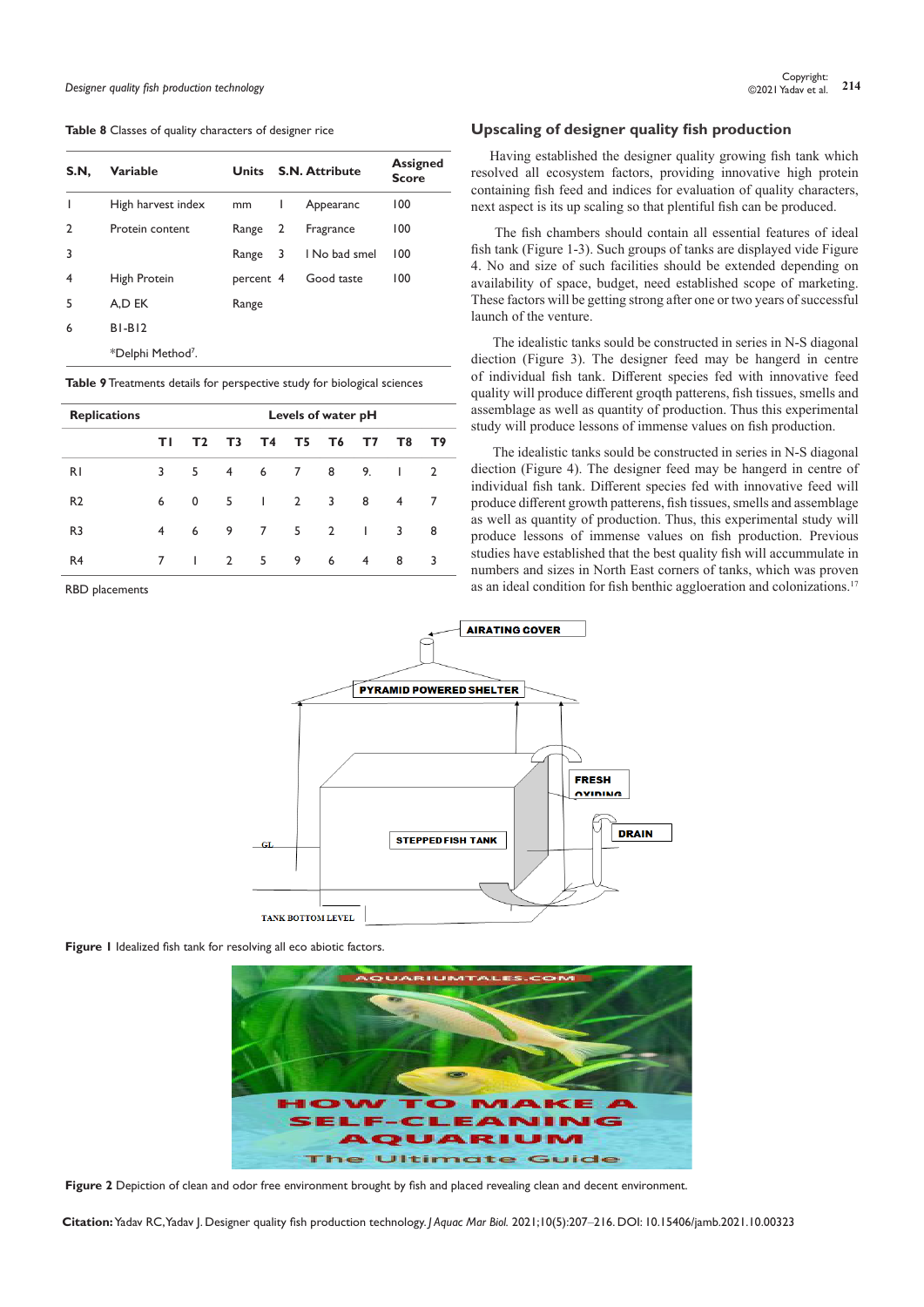

**Figure 3** All fish tanks orienting in N-S diagonal axis will enhance geodetic energy boosting energy level in fish in the ideal tanks.



**Figure 4** Layout of fish tanks in experimental studies on bio factors.

# **Setup for perspective research on evaluating impact of environment on development of ffish gentry**

This experiment on effect of acidity on survival and growth with the designer quality feed will provide valuable information on bio sciences. In the process randomization of treatments are competed for pH. If mechanism of inducement ovulation and sperm release of fixed quantity is released in each chamber, development of their gentry performance will show impact of water pH quality on biology enabling making many choices in designer quality fish production parameters.

Thus, this study did set the path and further researcher will be able to conduct studies and build data bank on the designer fishery.

# **Discussion**

This study concentrated on development of designer quality fish production technology. Fish is the most promising biological species which is considered as least dispensable water user. Therefore, it is attracting worlds' attention for its expanded production and consumptions. The fish contains large percentage of proteins transformed from nitrogen and least percentage of carbohydrate. Thus, it forms a special food non vegetarian diet. The fish, in general is easily prayed and remain attempting extract water oxygen and its activity makes it highly hungry. Thus, if such constrains are removed the quality of fish will improve with increase in quantity as well.

 This study produced an improved design of fish rearing tank, equipped with oxygen supplementing, replacing the use of water for irrigation. The  $CO_2$  emitted and accumulated surface ir eradicated by installing a floating  $CO_2$  eradicating device.<sup>14</sup> The nature inspired orientation of fish tank was kept in N-S orientation and shelter is provided by runoff top pyramid power providing geodetic energy concentration which is a proven ancient art in to a science.

 An innovative fish feed was designed and different component<sup>16,17,18</sup> facilitating digestion, removal of bad smell highly rich in nitrogen content was developed and its efficacy enhanced.

Economic evaluation confirmed it to be producing benefit cost ratio of over 1.9. Experimental set up is developed for assessing impact of water quality index pH, leading to plentiful bio solutions making a remarkable advancement in biological sciences.<sup>17</sup> Thus, this study on designer quality fish production technology overcomes all ecological limitations and makes innovative fish feed to accomplish a profitable venture. It is already proven fact that fish of delicate quality and plentiful quantity colonies in  $N \to$  corner of fish tanks.<sup>17,19</sup> This information will support as a guiding factor in fixing price of the designer quality fish.

# **Conclusion**

Fish is bio species in aquatic eco system constrained by ecological factors, usually starved for oxygen and feed supply. In the endeavor to develop designer quality fish and production technology, ecological constraining factors were resolved by developing ideal fish tank and development of innovative fish feed. Designer quality evaluation indices were established. Innovative fish feeding for four month (120 days) reared in the idealistic fish tank showed, on the basis of one quintal of protein rich soya feed based nutritionally supplemented feed and one fourth of it supplemented by seculent high N containing organic nitrogen containing bio materials including green shell of peas after removing grain peas and all vitamin and N containing material produce benefit:cost ratio of 1.95:1. The study included up scaling of extendable group of fishery tanks. This study did set the innovative path that will inspire fishery scientist and research scholars conduct their own experiment and establish the specific information of interest. Thus, the study created new designer quality fish product and production fishery technology.

# **Conflicts of interest**

The author declares that there are no conflicts of interest.

# **Funding**

None.

# **Acknowledgments**

None**.**

# **References**

- 1. [Sándor Zs, Zs Gy I, Jeney Zs, Fish meat quality and safety.](https://agris.fao.org/agris-search/search.do?recordID=RS2011002907) *Research [Institute for Fishes](https://agris.fao.org/agris-search/search.do?recordID=RS2011002907)*. 2011.
- 2. Olff [H, Alonso, D, Berg, MP, Eriksson, et al. Parallel ecological](https://pubmed.ncbi.nlm.nih.gov/19451126/)  [networks in ecosystems. Philosophical Transactions of Royal Society of](https://pubmed.ncbi.nlm.nih.gov/19451126/)  [Aquaculture and Irrigation, Szarvas \(Hungary\); 2009 B 364: 1755–1779.](https://pubmed.ncbi.nlm.nih.gov/19451126/)
- 3. [Jones et al. 1994.](https://royalsocietypublishing.org/doi/full/10.1098/rstb.2008.0222#bib88)
- 4. [Lawton 1994 Cited in \[2\]](https://royalsocietypublishing.org/doi/full/10.1098/rstb.2008.0222#bib88)
- 5. Azam et al. (1983 Cited in [2]
- 6. Yadav RC. Production of designer quality rice the staple food of almost 50% of global gentry. *Intern J of Food Science and* Technology U.S.A. 2015.
- 7. [Yadav RC, Yadav Jaya. Scientific backing of rice based food blends–](https://scientiaricerca.com/srnuft/SRNUFT-02-00049.php)  [Indian and foreign brands of Khichadi.](https://scientiaricerca.com/srnuft/SRNUFT-02-00049.php) *Nutrition and Food Toxicology*. [2017;2\(2\):317–331.](https://scientiaricerca.com/srnuft/SRNUFT-02-00049.php)
- 8. Blank and Tarquin . Engineering economy 5th edition. McGraw Hill Book Education. 2011; p. 350353
- 9. [Horobin Windy. Poison. How it works Science and Technology vol 12.](https://archive.org/details/howitworks09mars)  [edition, Marshall Cavendish Corporation. USA. 2003:1698– 1700.](https://archive.org/details/howitworks09mars)